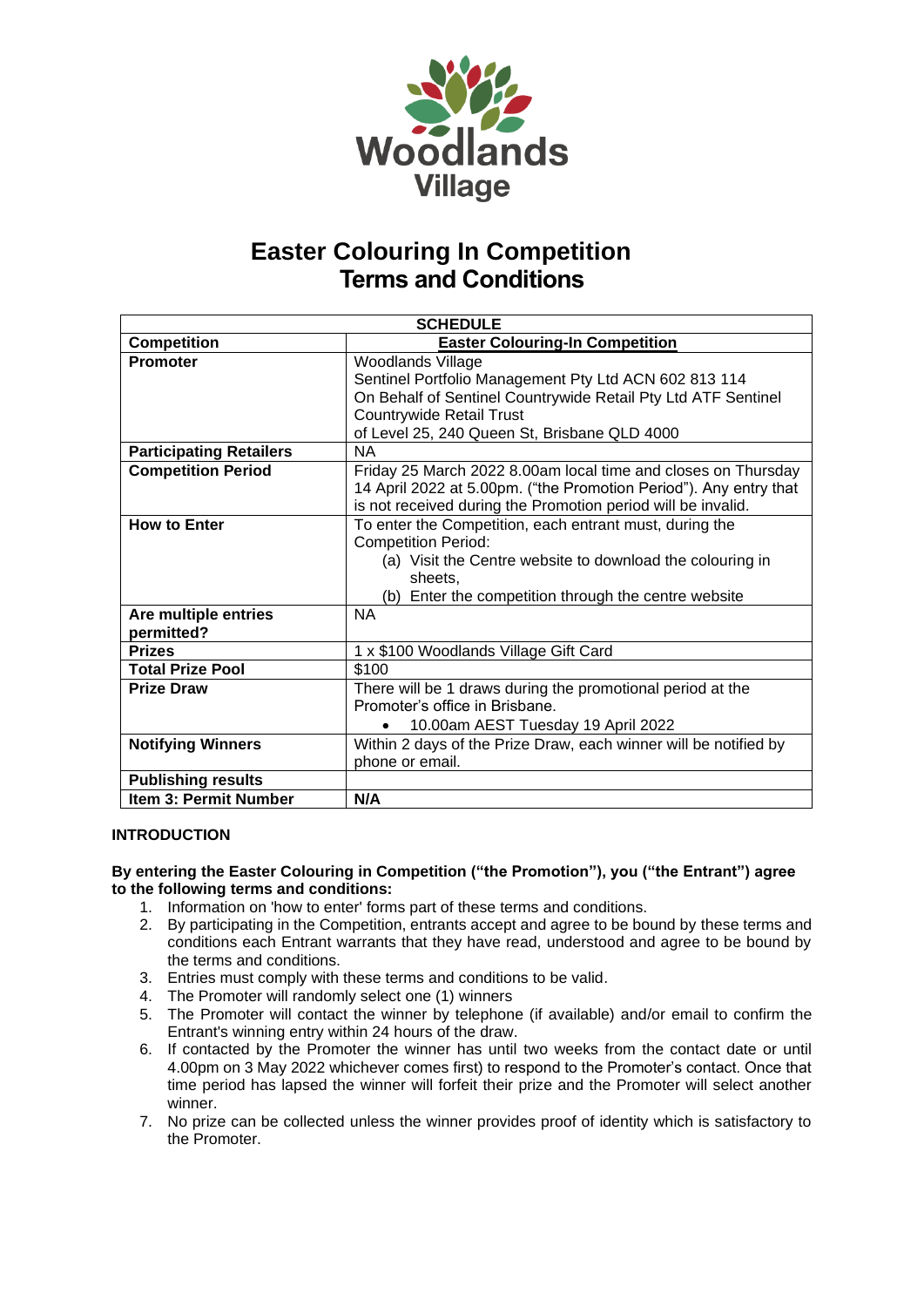

- 8. All reasonable steps have been taken by the Promoter to publish correct details of the Promotion and each Entrant releases the Promoter against loss of any kind suffered by the Entrant as a result of any of the Promotion details being published incorrectly.
- 9. The prize is not transferable, exchangeable, or redeemable for cash.

### **ELIGIBILITY**

- 10. Entry is open to Australian residents aged 16 years and over. Entrants must be individuals and not companies or other entities. Employees and immediate family members of the Promoter and associated agencies and/or companies in any way involved in the Promotion, are not valid Entrants in the Promotion.
- 11. The Promoter reserves the right to request verification of age, identity, residential address any other information relevant to the Promotion.
- 12. The Promoter can disqualify any individual who provides false information, conspires to gain a fair advantage, engages in unlawful or other improper conduct calculated to jeopardise the fair and proper conduct of this Promotion or is otherwise involved in manipulating, interfering or tampering with the Promotion
- 13. Incomplete, illegible or incorrect entries, or entries containing offensive or defamatory comments, or which breach any law or infringe any third party rights, including intellectual property rights, will not be eligible to win.
- 14. The Promoter accepts no responsibility for any costs incurred by Entrants in entering the Promotion. Prize winners are advised that tax implications may arise from their prize winnings and they should seek independent financial advice prior to the acceptance of the prize
- 15. The eligibility of entries is solely within the discretion of the Promoter.
- 16. The Promoter reserves the right, in its sole discretion, to refuse to accept entries which are incomplete, indecipherable, offensive, do not comply with these terms and conditions or which contravene any applicable laws or regulations.

### **HOW TO ENTER**

17. To enter, each entrant must comply with the 'How to Enter' section of the Schedule.

Participants must during the Promotion Period: To enter the Competition, each entrant must, during the Competition Period:

To enter the Competition, each entrant must, during the Competition Period:

- a) Visit the Centre website to download the colouring in sheets
- b) Enter the competition on the Centre website
- 18. If the Schedule permits entrants to submit more than one entry, each entry must be unique and submitted separately.
- 19. An entry cannot be modified after it has been submitted.
- 20. The Promoter accepts no responsibility for late, lost, misdirected or damaged entries or other communications.
- 21. The Promoter assumes no responsibility for any failure to receive an entry or for inaccurate information or for any loss, damage or injury as a result of technical or telecommunications problems, including security breaches. If such problems arise, then the Promoter may modify, cancel, terminate or suspend the Competition.

### **PRIZE DETAILS**

- 22. One (1) winner of one (1) \$100 Woodlands Village Gift Card
- 23. total prize pool \$100
- 24. Any ancillary costs associated with redeeming the prizes are not included. Any unused balance of Gift Cards will not be awarded as cash. Gift Cards terms and conditions apply and are only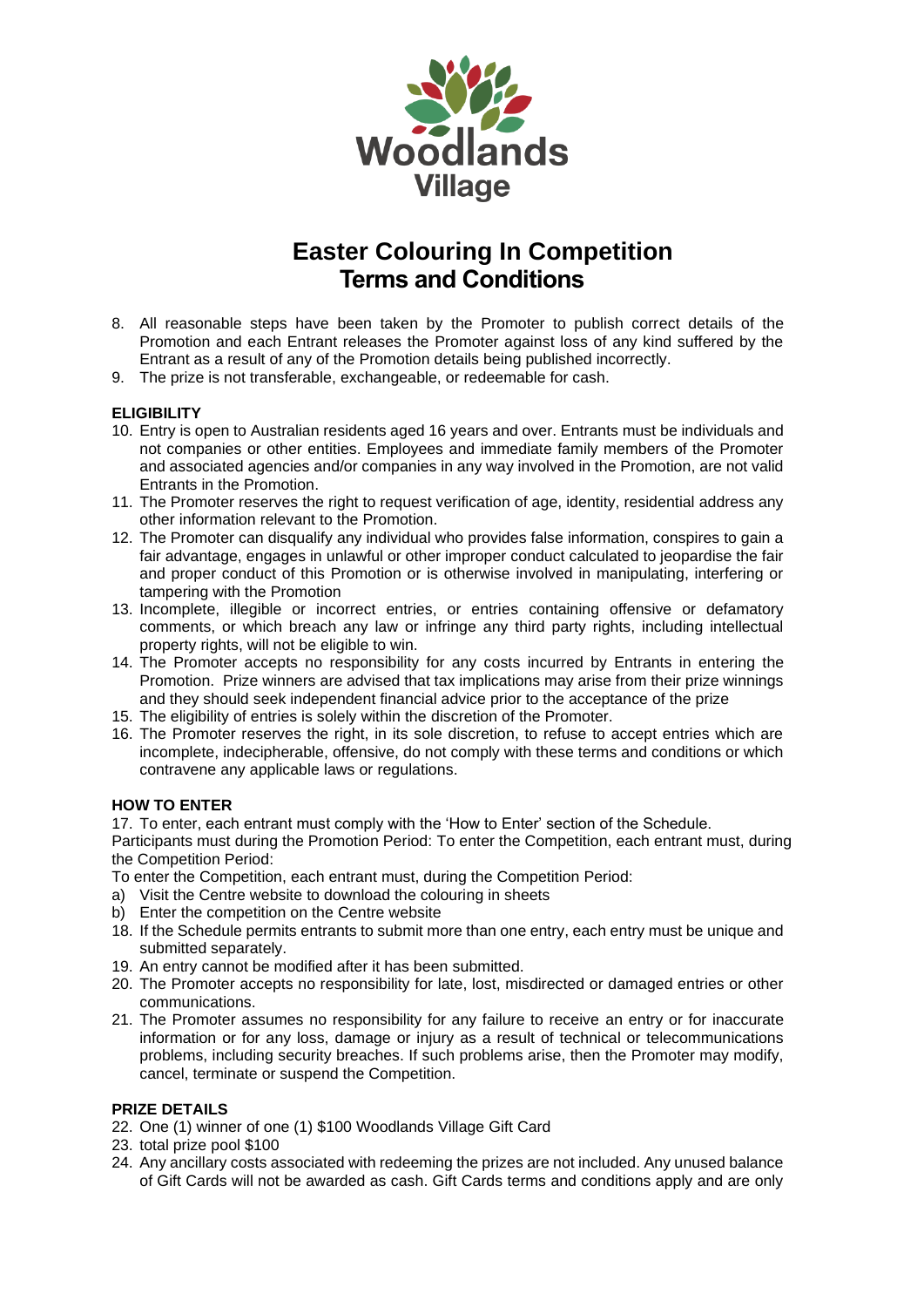

redeemable at participating stores. If any receipts used in connection with this Promotion are determined by the Promoter to have been obtained fraudulently or are a reprint of the original receipts, the Promoter has the right to cancel the Gift Card issued at any time.

### **HOW THE WINNER(S) ARE DETERMINED**

- 25. The winning entry or entries will be the first entry or entries randomly selected at the Prize Draw from all valid entries submitted as part of the Competition. The number of entries to be randomly selected at the Prize Draw will be the same as the total number of Prizes specified in the Schedule.
- 26. In all matters, all decisions of the Promotor and staff will be final and cannot be contested.

### **BY ENTERING INTO THE PROMOTION, THE ENTRANT AGREES AND ACKNOWLEDGES THAT:**

- 27. The Promoter will collect the Entrant's personal information, including the Entrant's first name, last name (surname), date of birth, contact number, email address, suburb and prize preference details which it will keep in accordance with the privacy policy, located at [https://www.sentinelpg.com.au/privacy-policy.](https://www.sentinelpg.com.au/privacy-policy)
- 28. By entering the Promotion the Entrants agree to receive information and marketing communications.
- 29. All winners hereby consent to the disclosure, publication and dissemination of their name and likeness for the purposes of the Promotion, and advertising and marketing purposes.
- 30. All winners must, at the Promoter's request, participate in promotional activity (such as photographs and publicity) surrounding the winning of any prize, free of charge.

#### **PRIVACY**

- 31. Under the Privacy Act 1998 (Cth), the Promoter must tell Participants when it collects personal information about them and how it plans to use it. If a Participant chooses to enter or take part in the Promotion, the participant will be required to provide the Promoter with personal information about themselves such as the Participant's name, address, telephone number, email address, the store where the Eligible Transaction was made, how the Participant heard about the Promotion and whether they wished to receive information surrounding future promotions.
- 32. The Promoter will collect and use the information which the Participant has provided for the following purposes: (a) carrying out the Promotion; and (b) if the Participant has accepted to receive future promotional communications from the Promoter, carrying out marketing and promotions activities including, without limitation, sending newsletters or publications and/or other marketing and promotional material to the Participant about the Promotions or promotional events (whether or not undertaken by or about the Promoter or any other person or organisation) and supplying the information to contractors which assist the Promoter to do this.
- 33. By entering the Promotion, a Participant consents to the collection and use of his or her information in the manner outlined in these Terms and Conditions.
- 34. 32. If a Participant would prefer that the Promoter does not use the Participant's details in the away outlined in these Terms and Conditions and/or retain their details, the Participant should contact the Promoter on (07) 3733 1680
- 35. A Participant has the right to access most personal information which the Promoter holds about the Participant. A Participant may contact the Promoter on (07) 3733 1680 to ask for access to the Participant's information, or if the Participant has a complaint concerning a Participant's information privacy. The Promoter may deny the participant's request for access in some circumstances. If the Promoter does this, it will tell the Participant why.